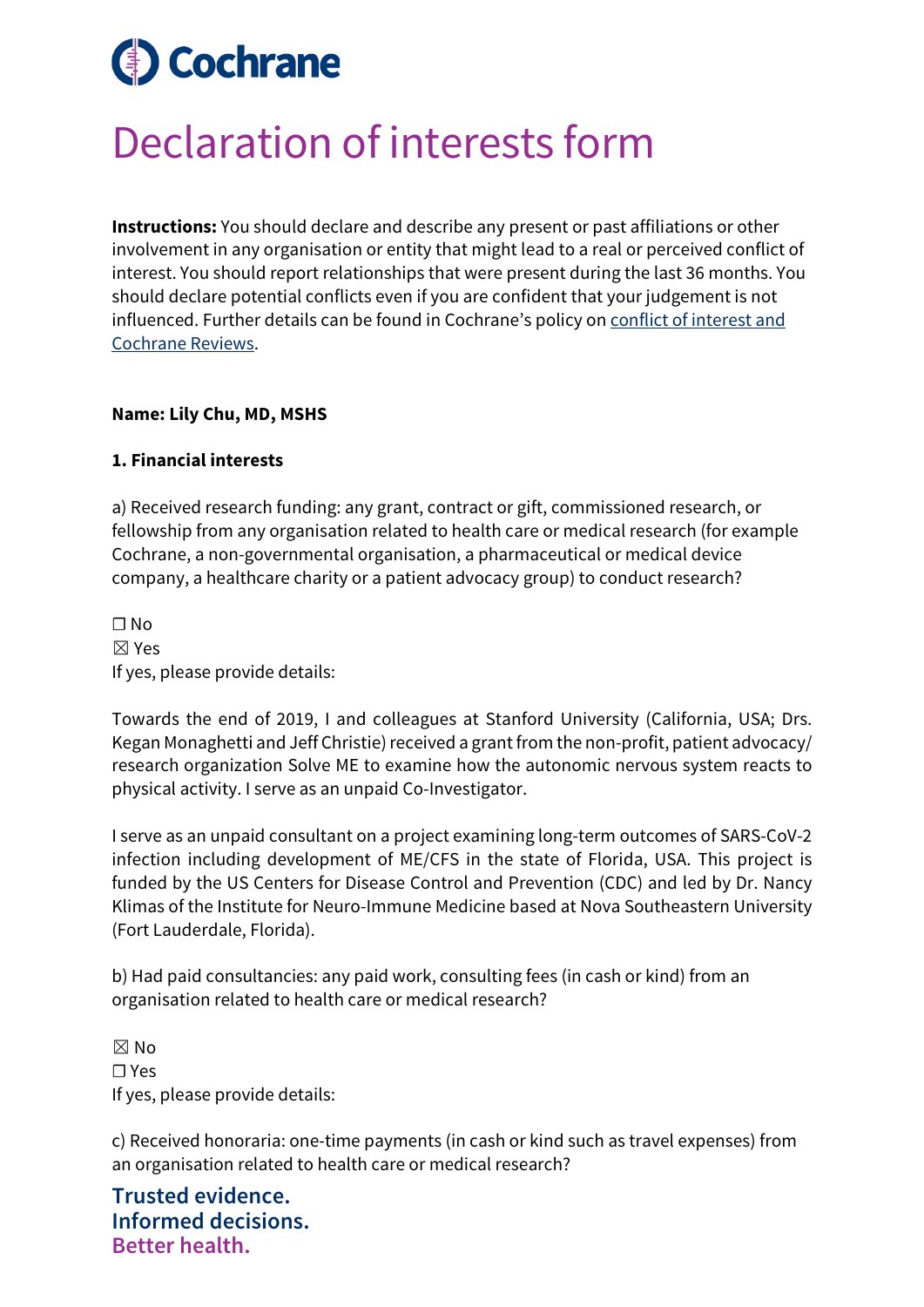

 $\boxtimes$  No ☐ Yes If yes, please provide details:

d) Served as a director, officer, partner, trustee, employee or held a position of management with an organisation related to health care or medical research?

 $\boxtimes$  No ☐ Yes If yes, please provide details:

e) Possessed share-holdings, stock, stock options, equity with an organisation related to health care or medical research (excludes mutual funds or similar arrangements where the individual has no control over the selection of the shares)?

 $\boxtimes$  No ☐ Yes If yes, please provide details:

f) Received personal gifts from an organisation related to health care or medical research?

 $\boxtimes$  No ☐ Yes If yes, please provide details:

g) Had an outstanding loan with an organisation related to health care or medical research?

☒ No ☐ Yes If yes, please provide details:

h) Received royalty payments from an organisation related to health care or medical research?

 $\boxtimes$  No ☐ Yes If yes, please provide details:

### **2. Non-financial interests**

Do you have any other interests that would reasonably appear to be related to the primary interest? Such interests could include, but are not limited to, publicly declaring any strong opinions about this health area, unpaid membership of committees, advisory

**Trusted evidence. Informed decisions. Better health.**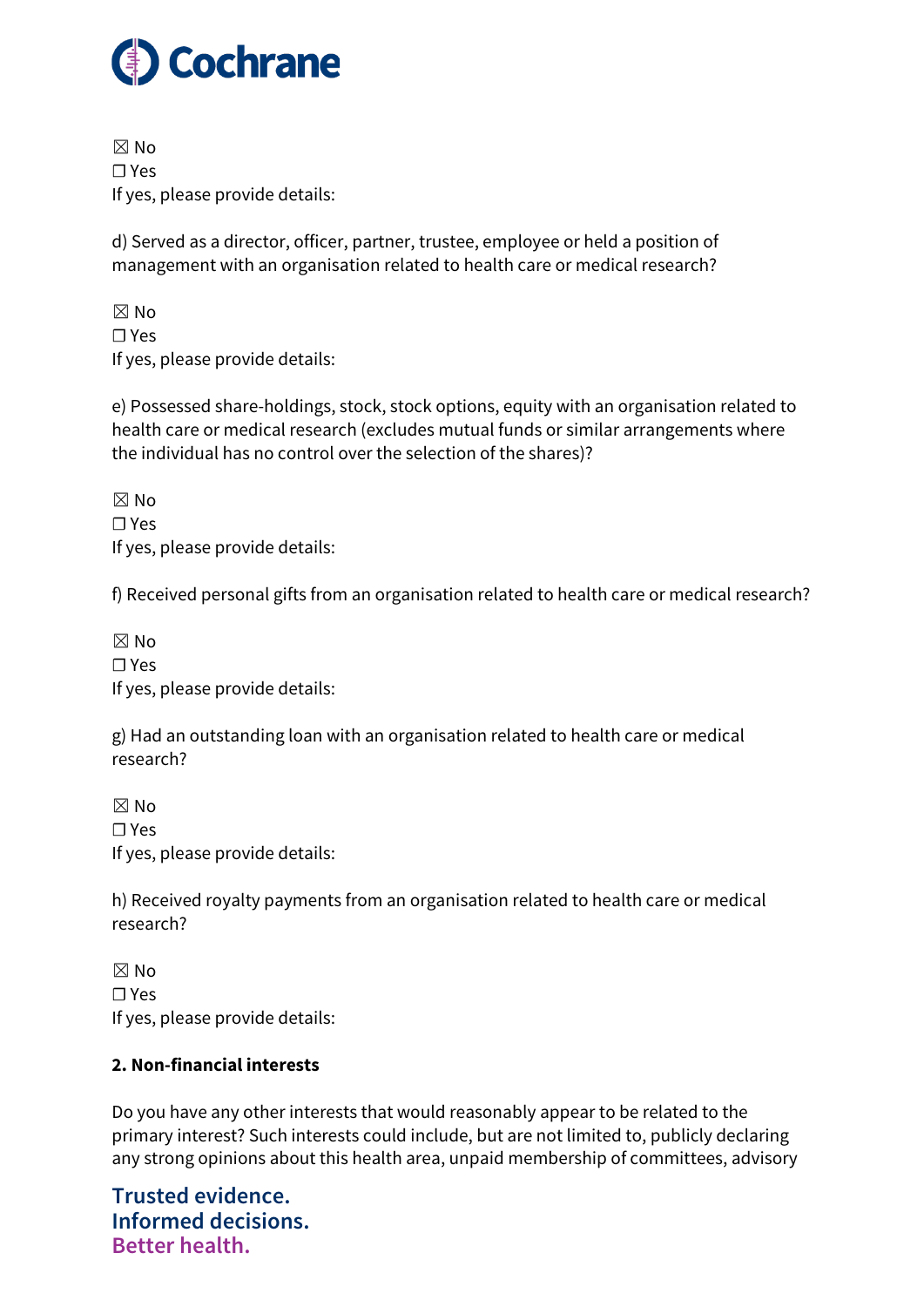

boards or patient advocacy groups in this health area, and being a named author of a study that might be included in this review.

☐ No ☒ Yes If yes, please provide details: I have been personally affected by ME/CFS since 2006.

I have been a member of the Community Advisory Board for the Stanford ME/CFS Initiative since 2012. I occasionally advise clinicians and researchers about ME/CFS.

I have been a Board Member of the International Association for Chronic Fatigue Syndrome/ Myalgic Encephalomyelitis (IACFS/ME) since 2011 and Vice President since 2014. Since 1990, IACFS/ME has served as the professional organization for researchers and clinicians dedicated to ME/CFS.

IACFS/ME advocates for science-backed care, research, education, and health policy. The IACFS/ME Board and the majority of our members do not believe ME/CFS is due to deconditioning or an irrational/ exaggerated fear or avoidance of physical activity. Our examination of the science leads us to believe neurological, immunological, metabolic, and other abnormalities cause or contribute to ME/CFS. These ideas are reflected in our activities and our materials: we have not supported graded exercise therapy (GET) or cognitive behavioral therapy (CBT) for every ME/CFS patient for well over a decade. We do support [careful activity/ exercise programs](https://growthzonesitesprod.azureedge.net/wp-content/uploads/sites/1869/2021/01/CFS-and-Exercise-Conundrum-Bateman.pdf) that take into account the health/ values/ preferences of individual patients and CBT for psychological/ psychiatric conditions and problems coping with the effects of ME/CFS.

IACFS/ME's views are well-known via prior [letters to editors,](https://onlinelibrary.wiley.com/doi/abs/10.1111/j.1365-2362.2012.02723.x) our [2014 Clinician Primer,](https://growthzonesitesprod.azureedge.net/wp-content/uploads/sites/1869/2020/10/Primer_Post_2014_conference.pdf) and various past position statements.

From 2012-2020, at various times, I was invited by the US Centers for Disease Control and Prevention (CDC), Food and Drug Administration (FDA), National Institutes of Health (NIH), and the National Academy of Medicine (NAM) to give input on projects. For the 2013 FDA Drug Development Workshop for ME/CFS, the [online survey](https://link.springer.com/article/10.1007/s11606-019-05375-y) I conduct with colleagues showed that between 42%-64% of respondents reported worsening with exercise programs. In 2015, under the auspices of the NAM, I co-authored the report "Beyond Myalgic Encephalomyelitis/ Chronic Fatigue Syndrome: Re-def[ining an](https://www.nap.edu/catalog/19012/beyond-myalgic-encephalomyelitischronic-fatigue-syndrome-redefining-an-illness)  Illness" which made [post-exertional malaise a required criteria for](https://www.nap.edu/catalog/19012/beyond-myalgic-encephalomyelitischronic-fatigue-syndrome-redefining-an-illness) diagnosing ME/CFS. For the 2017-2018 NIH Common Date Elements Working Group, whose mission was to establish and promote standardized outcomes across studies, I was the Co-Chair for the Post-exertional Malaise Subgroup. [This is the document](https://www.commondataelements.ninds.nih.gov/sites/nindscde/files/Doc/MECFS/PEM_Subgroup_Summary.pdf) summarizing our recommendations.

I assisted in compiling and writing materials for the US ME/CFS Clinician Coalition, in particular, the short diagnostic and [treatment summary](https://drive.google.com/file/d/1SG7hlJTCSDrDHqvioPMq-cX-rgRKXjfk/view) on their website. A paper elaborating on the summary has been submitted for publication and is currently under review.

**Trusted evidence. Informed decisions. Better health.**